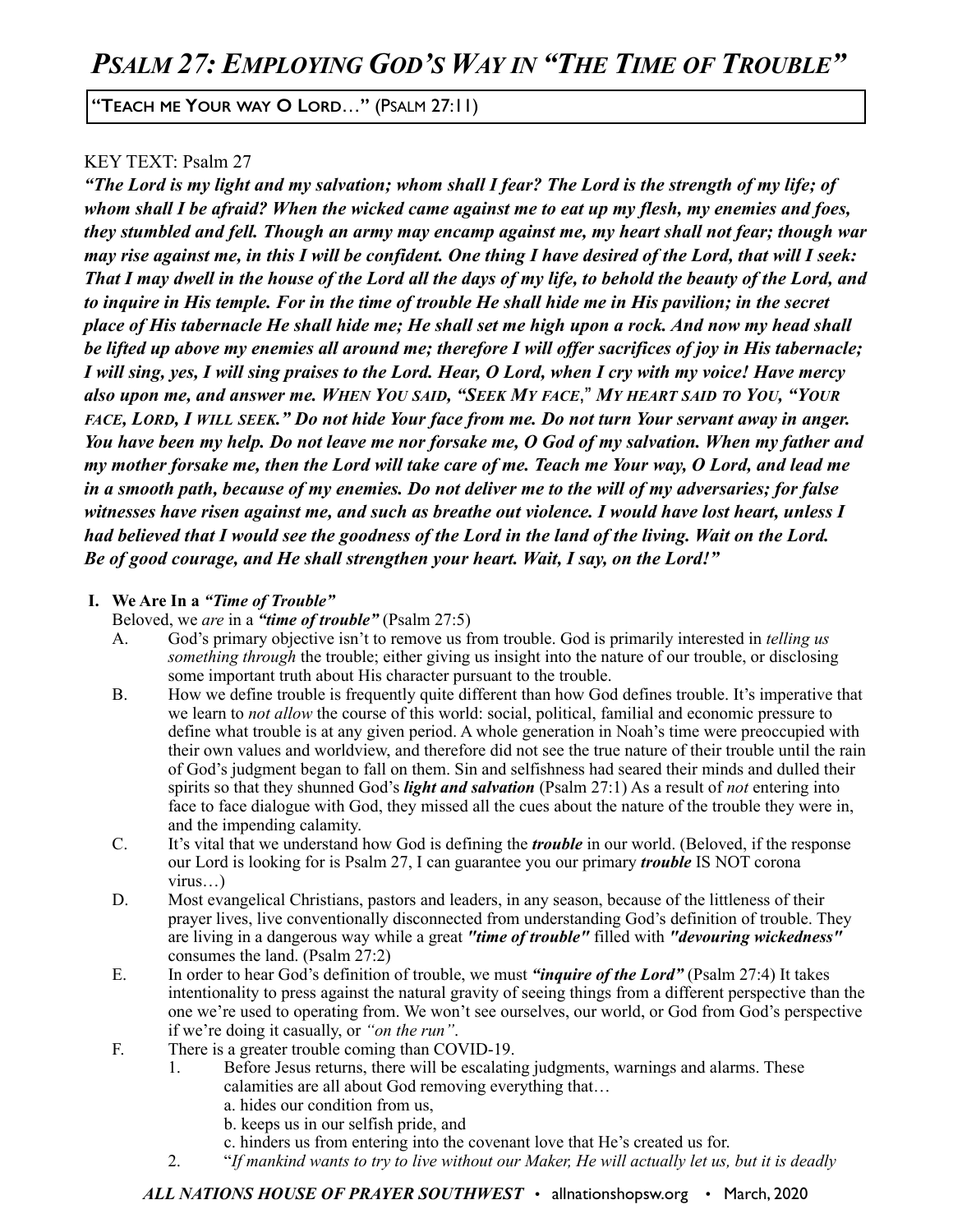*and painful. Right now we are literally witnessing man fail to control disease, economics and social structures. If we repent and make God our strength, turn from our selfish ways, give ourselves to prayer and intercession, we will find that He will lead us and protect us from what is next. If not, He will give us over to more of our own leadership and that will be much more painful than empty shelves. Read Lamentations. All this happened to the "Apple of God's eye" because they would not repent. What is coming is much worse than what is described in Lamentations."* Tom Stolz (Director of Lighthouse of Prayer)

- 3. Jesus warned His disciples that *trouble* would increase and intensify before He returned. *For nation will rise against nation, and kingdom against kingdom. And there will be famines, pestilences, and earthquakes in various places. All these are the beginning of sorrows. "Then they will deliver you up to tribulation and kill you, and you will be hated by all nations for My name's sake. And then many will be offended, will betray one another, and will hate one another. Then many false prophets will rise up and deceive many. And because lawlessness will abound, the love of many will grow cold. But he who endures to the end shall be saved. And this gospel of the kingdom will be preached in all the world as a witness to all the nations, and then the end will come.* (Matthew 24: 7-14)
- G. Our daily reality is, we live in trouble.
	- 1. Corona virus will lift and dissipate and we will still be in a *"time of trouble"* (Psalm 27:5).
	- 2. There's an even greater pandemic that's already infected 7.4 billion of us. It's mortality rate is 100%. You don't need to test for it. You've already got it.
	- 3. The good news is, there's a Cure that's come out of the nation of Israel. His Name is Jesus of Nazareth. He took the disease in His own Body. And now His blood is the Perfect anti body. His ability to save is 100%. It's vital that the Church not only see the "threat" of the *"time of trouble"* but also wholeheartedly seize the Holy Spirit orchestrated opportunities that come with God troubling the earth, and declare God's divine antidote to the trouble.

### **II. God Chiefly Defines** *"Trouble"* **According to What's Happening in Our Heart**

- A. The trouble that the Lord sees in our hearts are attitudes that corrupt faith and hinder love between ourselves and God, and ourselves and others that God loves.
- B. These attitudes include, pride, selfishness, covetousness, unforgiveness, impurity, lust of pleasure, bitterness, offense, fear, unbelief, hostility, idolatry, deceit, alienation, malice, rebellion… etc. *When Christ (who is your life) appears, then you too will be revealed in glory with him. So put to death whatever in your nature belongs to the earth: sexual immorality, impurity, shameful passion, evil desire, and greed which is idolatry. Because of these things the wrath of God is coming on the sons of disobedience. You also lived your lives in this way at one time, when you used to live among them. But now, put off all such things as anger, rage, malice, slander, abusive language from your mouth. Do not lie to one another since you have put off the old man with its practices and have*  been clothed with the new man that is being renewed in knowledge according to the image of the *one who created it.* (Colossians 3:4-10; See also Ephesians 4:31)
- C. If these attitudes are not addressed and purged from our lives we (yes, even *believers*) will actually find ourselves warring against the Son's sovereign, holy and perfectly loving reign. In a simple sentence, our hearts will be "anti-christ".
- D. As I encounter different waves of trouble, and I'm tempted to give footholds to selfishness, fear, anxiety and hostility, the Holy Spirit is training me to ask a simple question that reorients the overall perspective of my heart: **What will I want my heart to be filled with on the day I meet my Bridegroom King?** I'm also praying this prayer for myself and my sisters and brothers through this hour of trouble: *"Holy Spirit, use this season to fill our hearts with the attitudes and qualities that are most pleasing to our King."*
- E. Some of the attitudes and emotions that I want my heart to grow in include: Awe, excitement, humility, gratitude, zeal for others' well-being in God, compassion, tenderness, worship, yieldedness to His ways, agreement with His leadership, first-commandment love, trust, intimacy, no shame, purity, integrity, forgiveness, mercy-giving, desire for unity with Him and others, adoration etc. Note: On that day when we meet, I believe one of the heart dynamics that will be most valuable to me will be to look into His smiling eyes and rejoice over the shared history of love that we had cultivated with each other. Episodes like the corona-virus outbreak, are a marvelous opportunity to make a memory of increasing in our love for this Man that we will one day see face to face.

#### **III. Our Hearts Are Weaker than We Think**

A. Our hearts are weaker, and therefore, in more trouble than we're conscious of. Our hearts are more susceptible to the *wickedness* that is *encamped* and *warring against me*. David writes: *the wicked*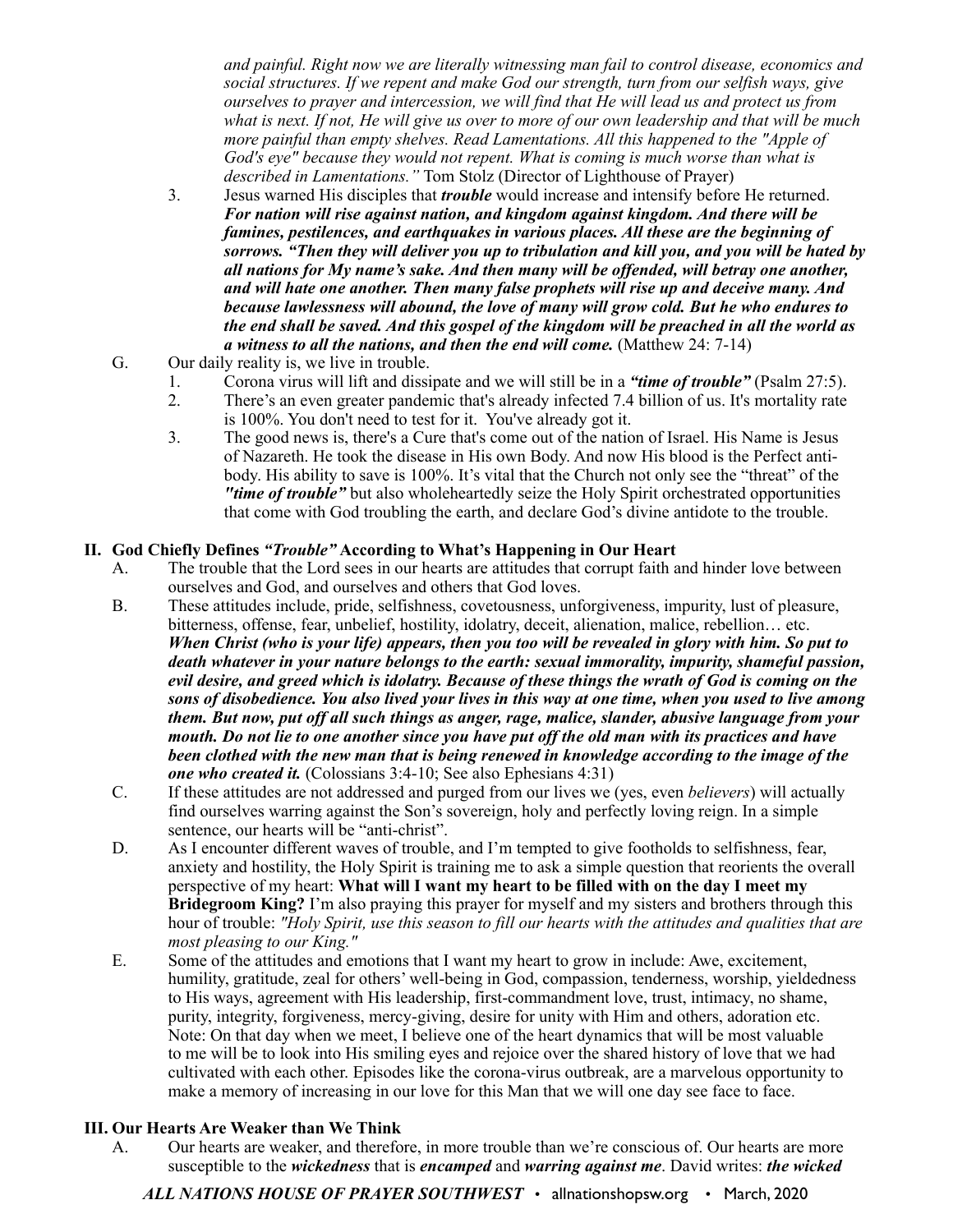*came against me to eat up my flesh…* (Psalm 27:2) Our hearts are more at risk of being *devoured* by contra-Kingdom attitudes than we are aware.

- B. Unassisted, our hearts are no match for the forces of darkness, the pressures of the world, and the temptations of the flesh. Apart from the intervention of the Holy Spirit, the human heart will lose a one-on-one battle with the *lion who is seeking someone to devour* 100% of the time. *"Be sober, be vigilant; because your adversary the devil walks about like a roaring lion, seeking whom he may devour."* (1 Peter 5:8)
- C. When the pressure of crises like corona-virus hit our heart, we violently default to attitudes that will unplug our faith and corrode our love for Jesus. If we're not vigilant the trauma of these events *will* trigger self-defense mechanisms in our inner-man that abort humility, meekness, compassion and other beatitudes; (attitudes that Jesus says contain the blessing) in favor of fear, unbelief, selfishness, pride, anxiety, hostility, accusation etc.
- D. When the antichrist is on the earth his power to deceive will be great. (Matthew 24:11; 2 John 1:7) His deceit will shipwreck the love and faith of millions of born-again believers. However, the power he employs to deceive and defile the human heart will not only be an external power, it will be a power that draws on 7000 years of natural human tendency. Millions will have no power to resist his temptations because they never considered the weakness of their own flesh to do so, and never cultivated a history of learning how to infuse their hearts with the victorious power of Jesus' strength.
- E. The pressure on our hearts to succumb to devouring wickedness is only going to increase in 2020, and the years ahead.
- F. Right now, the Lord is graciously allowing the world to feel our weakness and littleness, and our great need for Him, so that we can learn to turn to Him, repent and be clothed with His Christlike strength. *How blessed is the man who has made the Lord his trust, and who has not turned to the proud, nor those who lapse into falsehood.* (Psalm 40:4)
- G. The great task in the hour of trouble isn't for us to get strong in our own strength again! This is *such* a counterintuitive mindset. No matter what, none of us are going to be strong enough for what is coming. The point is for us to see that we're weak enough in order for us to have the life-saving conversation that the Lord wants to have with us! The Lord is saying: *"I see your weakness. I'm not put off by it. I'm exposing it to you so that you and I talk about your need for Me and My strength."*
- H. Our Lord is *gloriously committed* to us knowing that our hearts are not as strong as we think they are; and that He's more loving, more compassionate and more capable of leading people with weak hearts than we think He is.

# **IV. God is Leading Us into a "New Normal"**

- A. Our nation and our world needs more than a perfunctory day of prayer to stave off death. God bless every cry in crisis, but these prayers ultimately cannot merely be about our world economics, political aspirations, and power-structures returning to an old-normal.
- B. Jesus, the Jewish Messiah, is about to return to rule 195 nations! His arrival will be the greatest "new normal" planet earth has ever seen.
- C. We want the new normal that comes with His presence! It's the glory, the power and the righteous order that we pray for and long for!
- D. Year after year, and day after week, the Lord is preparing the heart of the Church for His arrival, removing spot, wrinkles and blemishes (Ephesians 5:27) faithfully leading us deeper and deeper into His vision of the earth's new normal, so that *when He appears we will be like Him.* (1 John 3:2)
- E. In His perfect love and grace, He's just brought 7.4 billion of us into "lock down mode" all to have a focused conversation with us about the new normal He's inaugurating.
- F. He's zealous for our hearts to be filled w the truth of His goodness *in the land of the living* (Psalm 27:13), so that we're prepared to respond to Him in love and confidence through the great and terrible *now*, and in the days that are ahead...
- G. It takes supernatural revelation and faith to declare in the face of this raging and enticing world: *"For my part, I want the new normal of the King! I want generosity, joy and love instead of selfishness, doom and condemnation."*
- H. It's also important that we let this be our message to our world. You *really do* want the new normal of the King. We want Him to reign over sin; over the curse; over death - in us, *and* our world!

# **V. The Way to Shift Our Heart Into God's New Normal is to "Focus on Jesus"**

 A. Psalm 27 is the Holy Spirit's urgent exhortation to focus the eyes of our heart on the God/Man, Christ Jesus.

 *"One thing I have desire of the Lord, that will I seek; that I may dwell in the house of the Lord all the days of my life, to behold the beauty of the Lord, and to inquire in His temple."* (Psalm 27:4)

*ALL NATIONS HOUSE OF PRAYER SOUTHWEST* • allnationshopsw.org • March, 2020